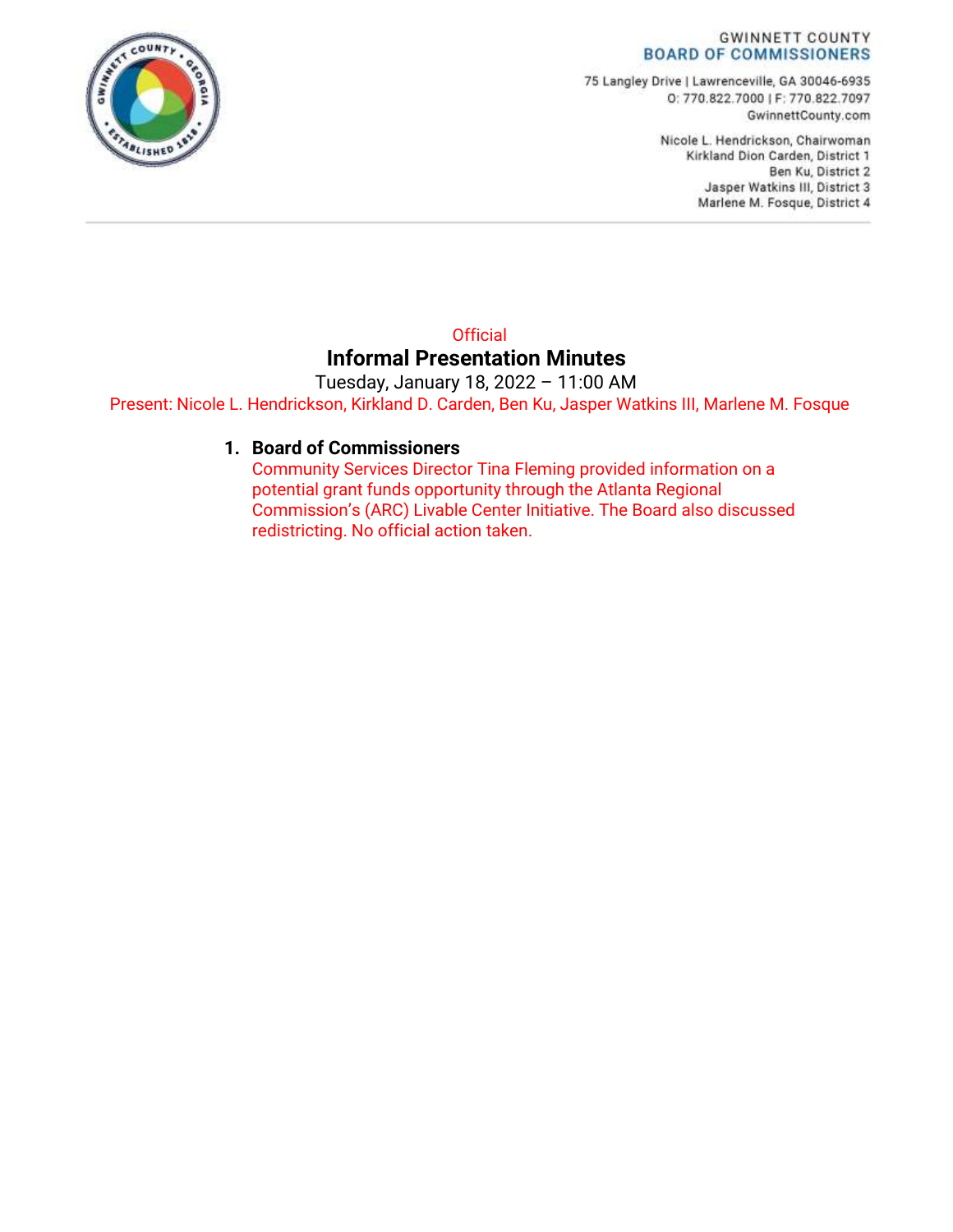

# Potential Livable Centers Initiative Application 2022

**Safe and Equitable Multimodal Access Study Area Southeast of I-85 toward Hwy 29 Between Old Norcross Road and Beaver Ruin Road**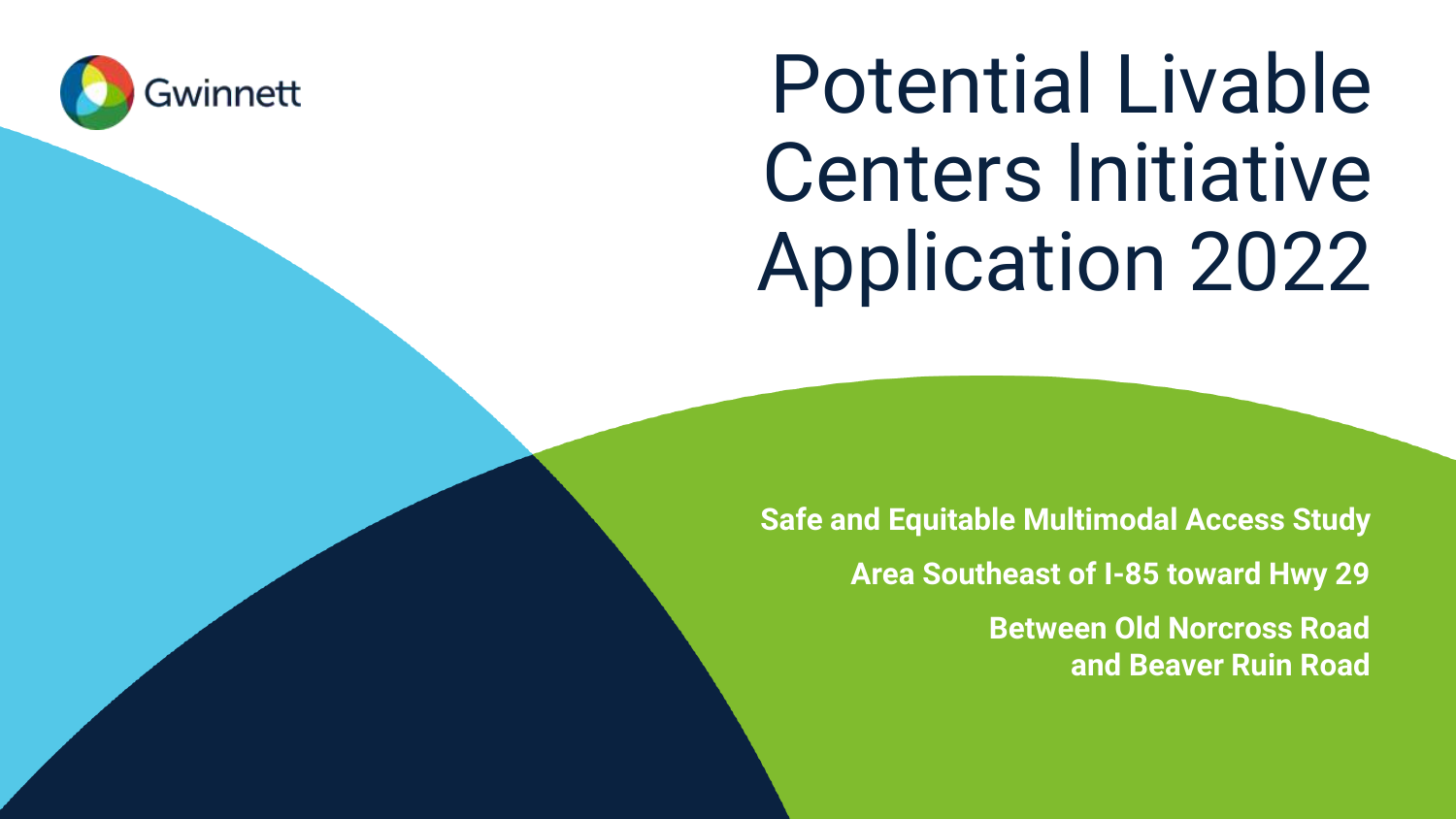## Funding Opportunity

- Community Services proposes seeking grant funds through the Atlanta Regional Commission's (ARC's) 2022 Livable Centers Initiative (LCI) call for projects
	- Applications opened January 14 and closes February 28
	- The applications require a 20% local match to the program's 80% federal funds award

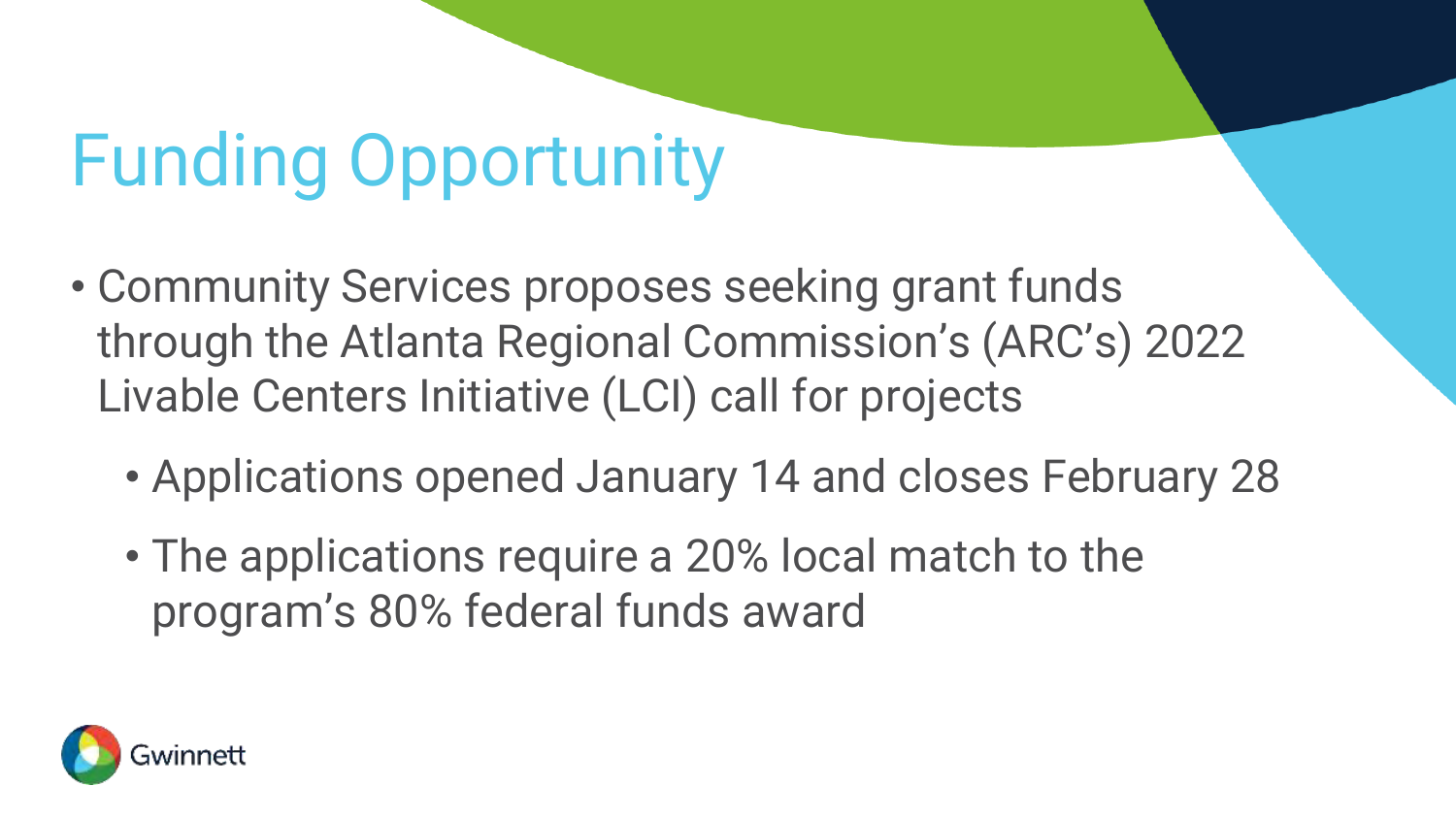## Proposed Study

Conduct an analyses to study sidewalks, trails, connectivity, etc. in the area to ensure safe and equitable access to:

- Jobs
- Childcare
- Food/urban agriculture facilities
- Healthcare
- Goods/services
- Transit
- Recreation/community-based activity

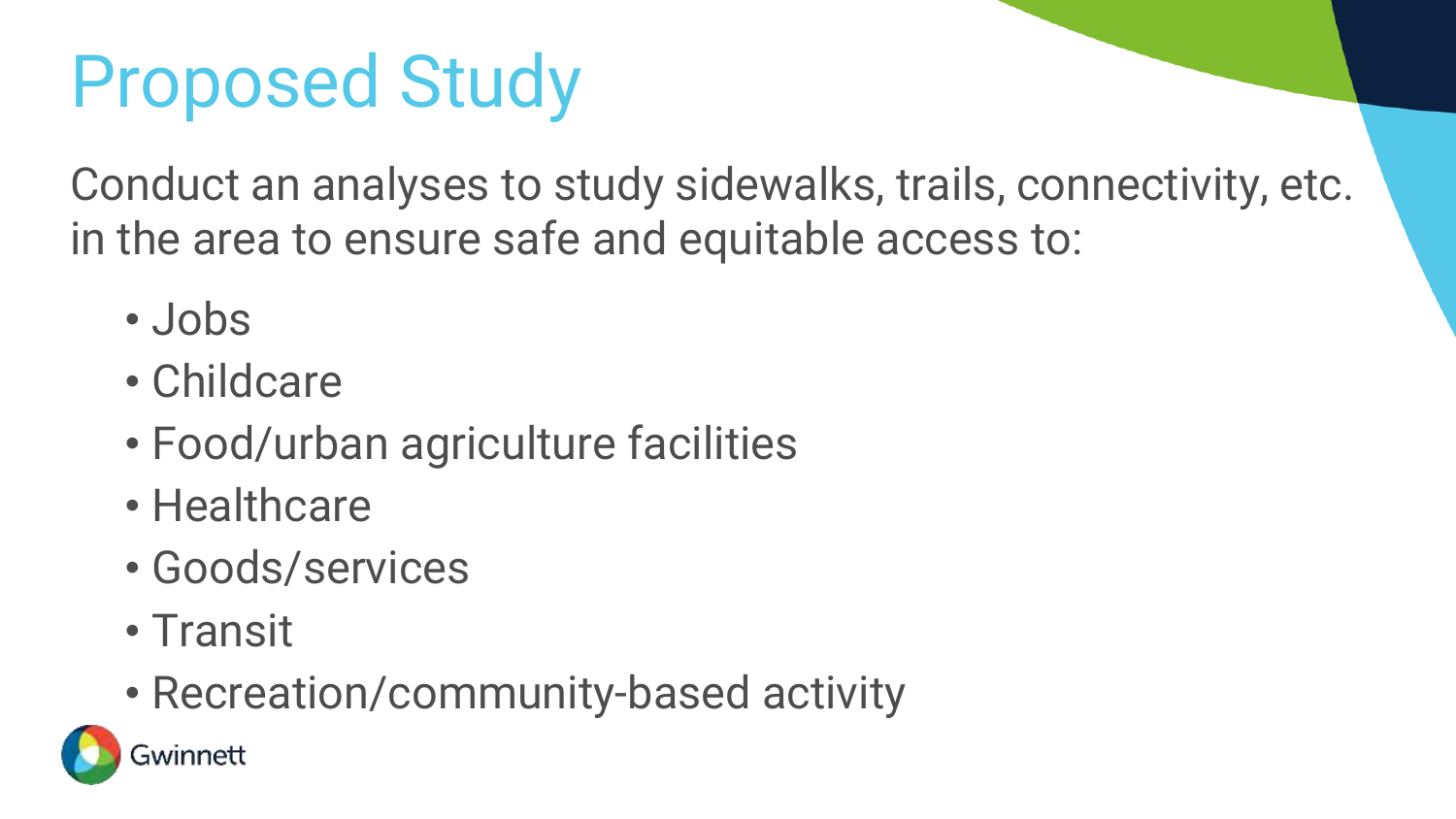### Current Defined Study Area